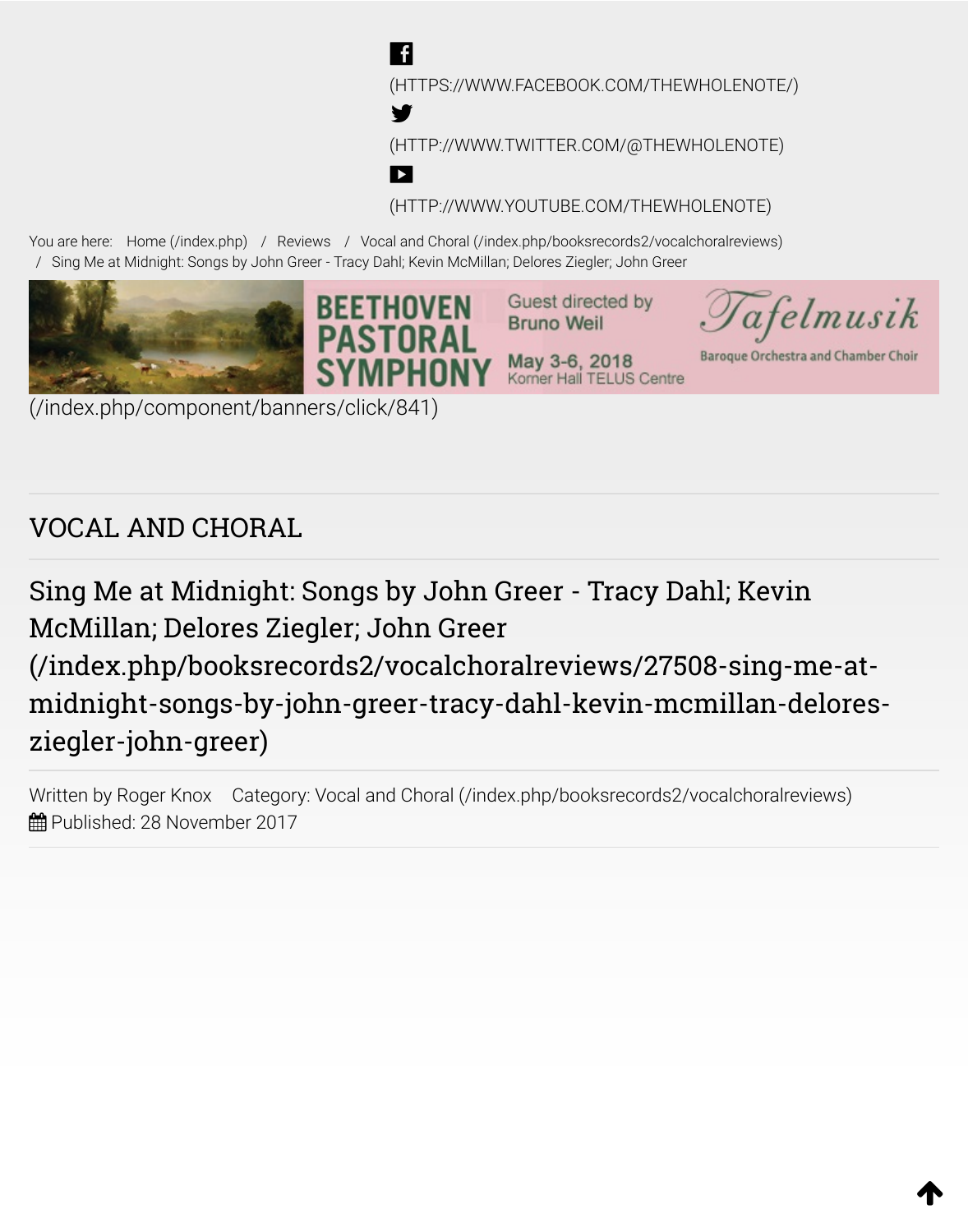

## [\(/images/stories/2017/11/28/images/stories/2017/11/27/07\\_John\\_Greer.jpg\)](https://www.thewholenote.com/images/stories/2017/11/28/images/stories/2017/11/27/07_John_Greer.jpg) (/images/stories/2017/11/28/images/stories/2017/11/27/07\_John\_Greer.jpg)

# Sing Me at Midnight - Songs by John Greer Tracy Dahl; Kevin McMillan; Delores Ziegler; John Greer Centrediscs CMCCD 24717 (musiccentre.ca)

This Canadian Art Song Project CD features works for voice and piano by noted Canadian accompanist, conductor and pedagogue John Greer. Spanning the past 30 years, the four song cycles comprise 20 songs with a variety of genres, voice types and moods. I am particularly partial to the cycle Sing Me at Midnight (1993) sung by lyric baritone Kevin McMillan, whose rich sound and ringing top suits these dramatic settings of sonnets by Wilfred Owen. Adept chromatic harmony conveys the pain of How Do I Love Thee, while percussive clusters accentuate the Anthem for Doomed Youth's white-hot anger. Greer offers effective settings of evocative, religiously based poetry by Marianne Bindig in the cycle The Red Red Heart (1995). Tracy Dahl's agile soprano handles the high tessitura well and is also attractive at the lower end in the opening, dancing song The Beginning.

The late Romantic style of The House of Tomorrow (1986) raised my eyebrows, till I tuned in to the evocation of childhood in these songs. The centrepiece, Midnight Prayer, a setting of the pensive poem by Aleksey Khomyakov in translation, is given a rich, expressive performance by American mezzo-soprano Dolores Zeigler. Finally, A Sarah Binks Songbook (1988) brings us mock-serious ditties wittily set by Greer, with allusions to various vocal genres. Tracy Dahl becomes the Canadian "prairie songstress," her operatic persona elevating the work with perfect diction and much humour. John Greer's collaborative pianism is exemplary throughout.

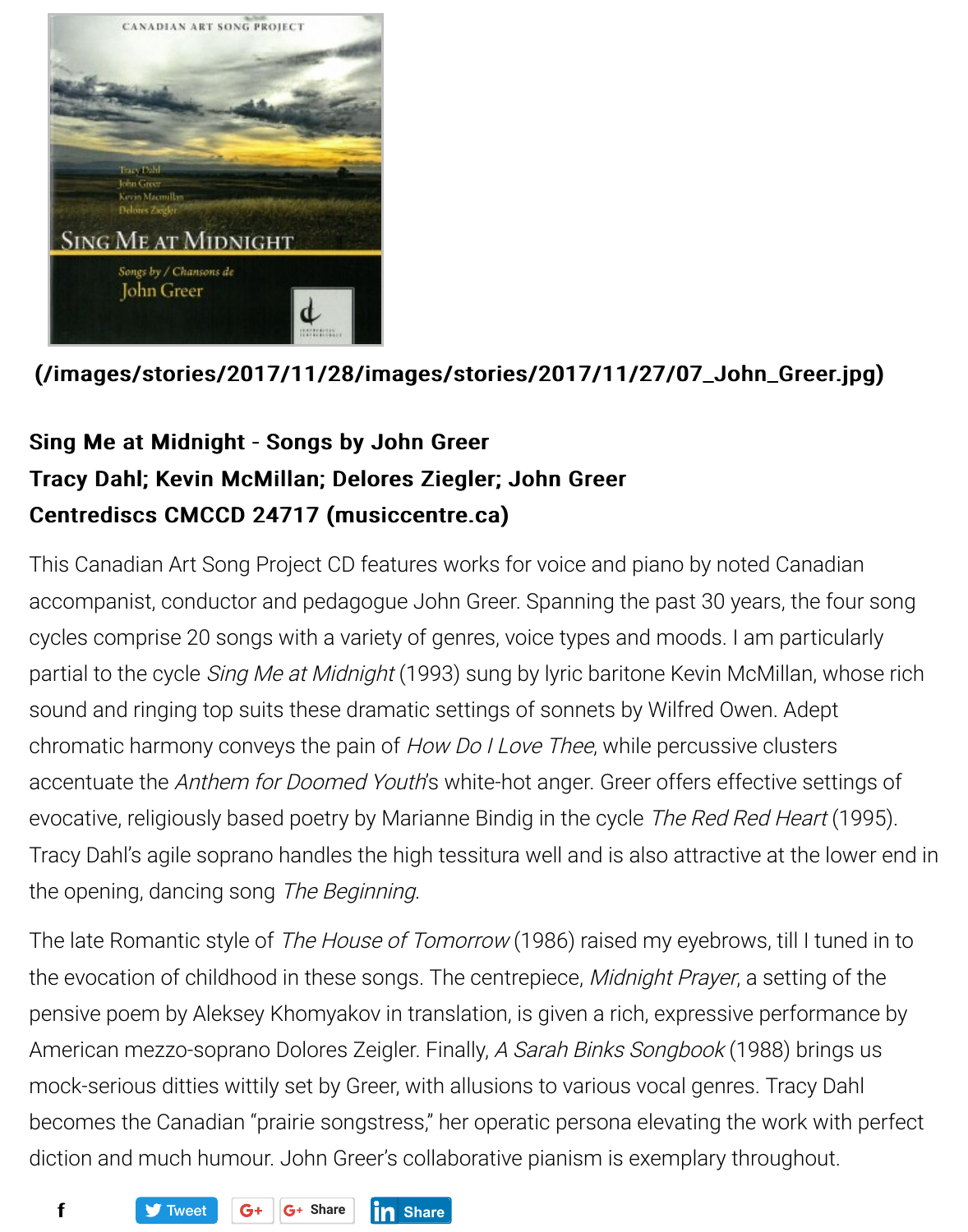Author: Author: [Roger Knox \(/index.php/about-us/aboutus/our-authors/30:Roger%20Knox\)](https://www.thewholenote.com/index.php/about-us/aboutus/our-authors/30:Roger%20Knox)

## For a list of writings by this author, click the name above

More from this author:

- Kim André Arnesen Infinity: Choral Works Kantorei; Joel Rinsema [\(/index.php/booksrecords2/vocalchoralreviews/27790-kim-andre-arnesen-](https://www.thewholenote.com/index.php/booksrecords2/vocalchoralreviews/27790-kim-andre-arnesen-infinity-choral-works-kantorei-joel-rinsema) (/index.php/booksrecords2/vocalchoralreviews/27790-kim-andre-arneseninfinity-choral-works-kantorei-joel-rinsema) 18-03-28
- [Beethoven: Septet; Strauss: Till Eulenspiegel einmal anders! OSM Chamber](https://www.thewholenote.com/index.php/booksrecords2/classicalabeyond/27721-beethoven-septet-strauss-till-eulenspiegel-einmal-anders-osm-chamber-players) Players (/index.php/booksrecords2/classicalabeyond/27721-beethovenseptet-strauss-till-eulenspiegel-einmal-anders-osm-chamber-players) 18-03-01
- Illumination Nancy Ambrose King; Ann Arbor Camerata; Oriol Sans; Victor Minke Huls (/index.php/booksrecords2/moderncontempo/27575-illuminationnancy-ambrose-king-ann-arbor-camerata-oriol-sans-victor-minke-huls) 18-01-30
- Peter Eötvös String Quartets: The Sirens Cycle; Korrespondenz Audrey Luna; Calder Quartet (/index.php/booksrecords2/listening-room-c/27681[peter-eoetvoes-string-quartets-the-sirens-cycle-korrespondenz-audrey-luna-](https://www.thewholenote.com/index.php/booksrecords2/listening-room-c/27681-peter-eoetvoes-string-quartets-the-sirens-cycle-korrespondenz-audrey-luna-calder-quartet-2) peter-eoetvoes-string-quartets-the-sirens-cycle-korrespondenz-audrey-lunacalder-quartet-2) 18-01-30
- Peter Eötvös String Quartets: The Sirens Cycle; Korrespondenz Audrey Luna; Calder Quartet (/index.php/booksrecords2/moderncontempo/27572[peter-eoetvoes-string-quartets-the-sirens-cycle-korrespondenz-audrey-luna-](https://www.thewholenote.com/index.php/booksrecords2/moderncontempo/27572-peter-eoetvoes-string-quartets-the-sirens-cycle-korrespondenz-audrey-luna-calder-quartet) peter-eoetvoes-string-quartets-the-sirens-cycle-korrespondenz-audrey-lunacalder-quartet) 18-01-30



[\(/index.php/component/banners/click/827\)](https://www.thewholenote.com/index.php/component/banners/click/827)

Poletaev, Strauss, Dyachkov Beethoven\*Oesterle \* Ravel April 8, SyrinxConcerts.ca